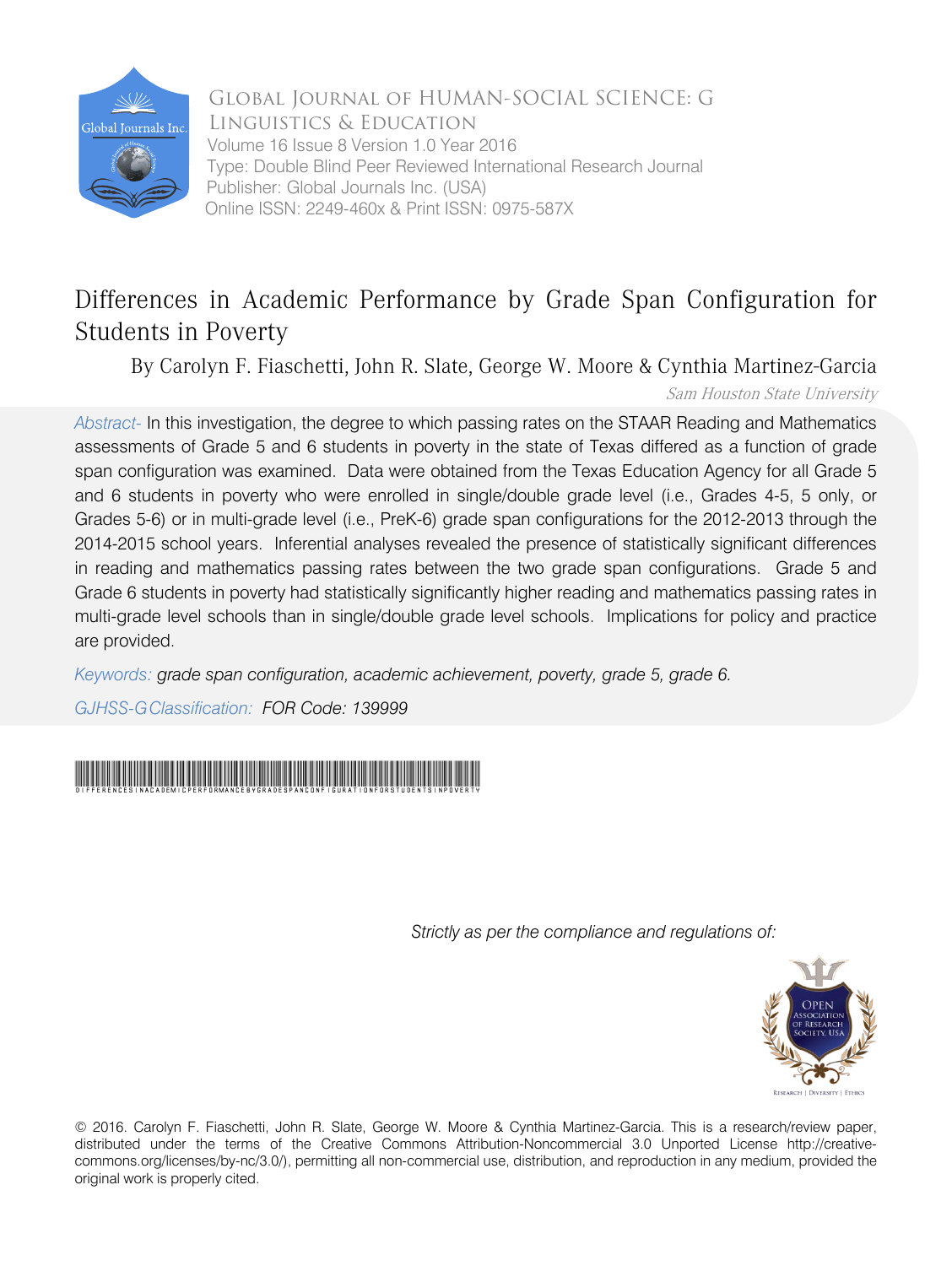# Differences in Academic Performance by Grade Span Configuration for Students in **Poverty**

Carolyn F. Fiaschetti <sup>α</sup>, John R. Slate <sup>σ</sup>, George W. Moore <sup>ρ</sup> & Cynthia Martinez-Garcia <sup>ω</sup>

 of Grade 5 and 6 students in poverty in the state of Texas school years. Inferential analyses revealed the presence of Abstract- In this investigation, the degree to which passing rates on the STAAR Reading and Mathematics assessments differed as a function of grade span configuration was examined. Data were obtained from the Texas Education Agency for all Grade 5 and 6 students in poverty who were enrolled in single/double grade level (i.e., Grades 4-5, 5 only, or Grades 5-6) or in multi-grade level (i.e., PreK-6) grade span configurations for the 2012-2013 through the 2014-2015 statistically significant differences in reading and mathematics passing rates between the two grade span configurations. Grade 5 and Grade 6 students in poverty had statistically significantly higher reading and mathematics passing rates in multi-grade level schools than in single/double grade level schools. Implications for policy and practice are provided.

*Keywords: grade span configuration, academic achievement, poverty, grade 5, grade 6.*

#### I. Introduction

 ifferences in Academic Performance by Grade Span Configuration for Students in Poverty Student academic achievement, from toddlers **Therences in Academic Performance by Grade Span Configuration for Students in Poverty Student academic achievement, from toddlers through college-bound students, differs by income and** poverty status (Coley & Baker, 2013). Coley and Baker (2013) utilized data from the Early Childhood Longitudinal Study Birth Cohort from 2009, and described the relationship between cognitive skills and poverty. In the area of Listening Comprehension, 39% of the 2-year olds who were at or above the poverty line scored proficient, whereas only 29% of the 2-year olds in poverty scored proficient. The 2-year olds scored similarly for the Expressive Vocabulary assessment: 67% who were at or above the poverty line scored proficient, whereas only 55% of the 2-year olds in poverty scored proficient. A similar relationship existed between poverty and achievement patterns for 4-year olds. In the area of Letter Recognition, 37% of the children at or above poverty scored in the proficient range, whereas only 20% of the 4-year olds in poverty scored proficient. A difference was present in the area of Numbers and Shapes. The 4-year olds at or above the poverty range scored 72% proficient, whereas less than one half, 45%, of the 4-year olds in poverty were proficient.

Reardon (2013) explained that family income, not ethnicity/race, is more suggestive of educational success in the United States today. As such, this relationship represents a change from the 1950s and 1960s. DeNavas-Walt, Proctor, and Smith (2013) determined that the real median household income in 2012 (\$51,017) was 8.0% lower than in 2007 (\$55,627) and 9.0% lower than the median household in 1999 (\$56,090). The official poverty rate in 2013 was 14.5% or 45.3 million people living in poverty (DeNavas-Walt et al., 2013).Children represented 23.5% of the total population and 32.3% of the people in poverty (about one in five children ages six and under were in poverty in 2013). Finally, more than one-half (55%) of the children ages six and under were in poverty if they were being raised by a female head of house. This statistic was five times more (i.e., 10.2%) than if children ages six and under were being raised by married couples (De Navas-Walt et al., 2013).Abramsky (2013) stated that with the exception of Romania, the United States had the highest

Poor academic performance by children in poverty continues into the elementary, middle, and high school years. Coley and Baker (2013) reported on the progress measure in reading for students in Grades 4 and 8 who took the National Assessment of Educational Progress. Students in Grade 4 who were eligible for free lunch under the national lunch program had an average scale score of 206, whereas students who were not eligible for free lunch had an average scale sore of 235. The difference in average scale scores for the students in Grade 8 were similar to Grade 4. Students in Grade 8 who were eligible for free lunch had an average scale score of 250, whereas students who were not eligible had an average scale score of 275. Additionally, Coley and Baker (2013) compiled statistics from the College Board (2012) for SAT reading scores and family income from college bound seniors. Seniors who took the SAT and were from the lowest levels of family income (i.e., less than \$20,000/year) scored over 100 points lower than those students from the highest levels of income (i.e., greater than \$200,000/year). The relationship between the SAT Critical Reading score and family income had a strong relationship.

*Author* σ*: Sam Houston State University. e-mail: jrs051@shsu.edu*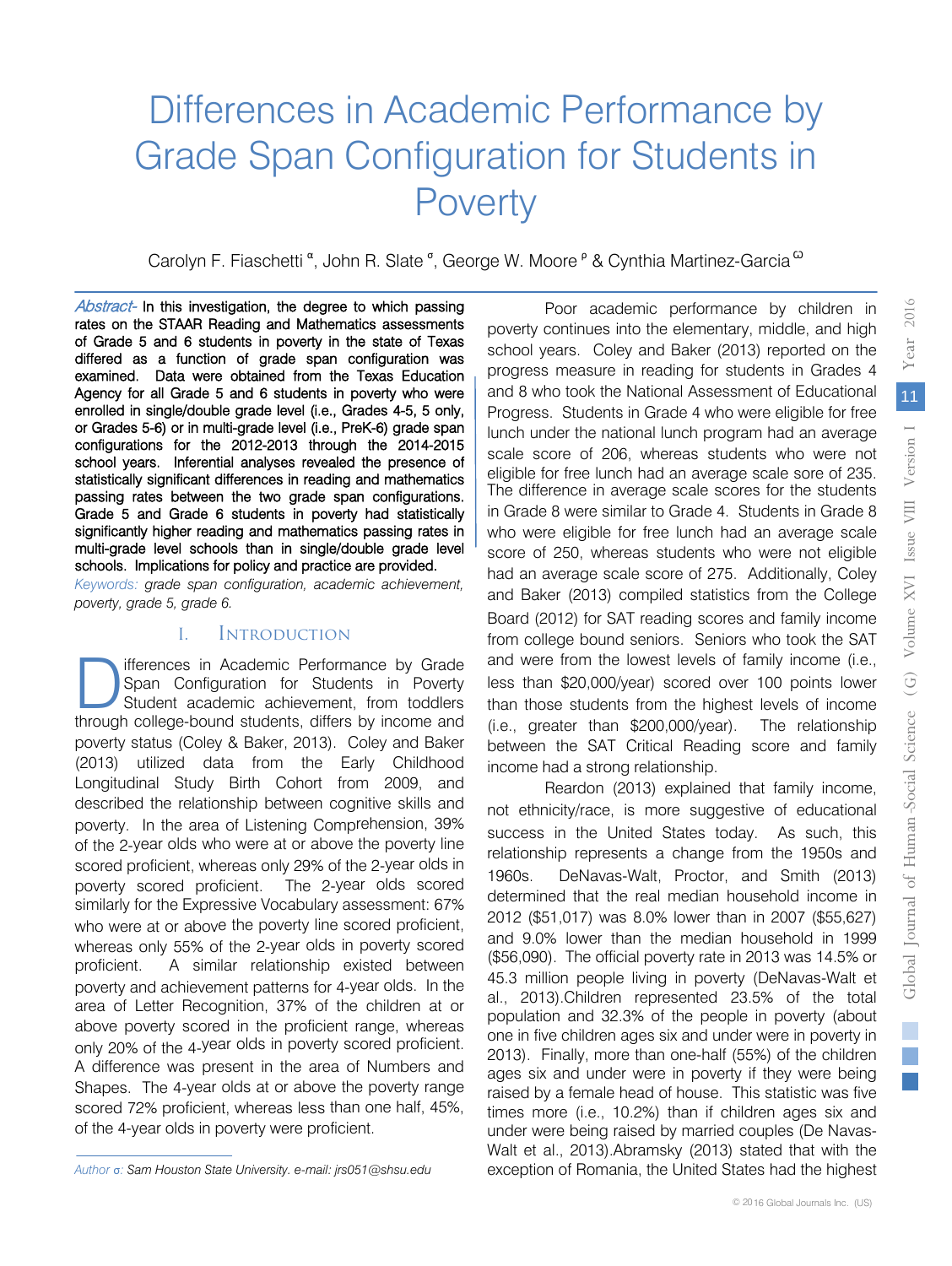percentage of children living in poverty than any developed country. Of importance for this investigation is that poverty influences the educational opportunities available to children and the educational outcomes they are likely to achieve (Coley & Baker, 2013).

The economic means of a family have a profound effect on the success of a student in school. Burney and Beilke (2008) noted, "to gain the rigorous academic preparation needed for success, a student must have the opportunity and background preparation to do well, which is often absent in low-income households" (p. 302). Clotfelter, Ladd, and Vigdor (2011) documented the lack of opportunities and background preparation that families in poverty have to face including poor health, limited access to quality preschools, limited summer and after school programs, more movement in and out of schools, and teachers with lower credentials. These examples are all issues with which families in poverty struggle to support their children's education.

Abbott and Joireman (2001), in an analysis of school achievement by ethnicity/race and income levels, documented that income levels have a greater effect on academic achievement than ethnicity/race. Students from high poverty family environments typically have (a) less exposure to parents who model reading, (b) fewer books in their home, (c) few interactions with technology, and (d) differing patterns of interactive reading and conversation within the family unit than students with families of higher education levels (Chatterji, 2006). Moreover, students in poverty may not have the financial means to participate in school-related activities directly correlated to higher achievement (Eccles, Barber, Stone, & Hunt, 2003).

The National Center for Education Statistics gathered data on economic disadvantage and academic achievement. In 2011 Grade 4 and Grade 8 students who were economically disadvantaged had lower reading and mathematics scores than students who were not economically disadvantaged. The mean difference for the scale score in Grade 4 mathematics between the two groups was 23 percentage points, and the mean difference for Grade 4 reading between the two groups was 27 percentage points. Similarly, the mean difference between the Grade 8 scores of students who were economically disadvantaged and students who were not economically disadvantaged in mathematics was 26 percentage points and 24 percentage points in the area of reading. Presented in the 2009 Comprehensive Annual Report for the Texas Education Agency Grade 10 students who were economically disadvantaged passed the Texas Assessment of Knowledge and Skills (TAKS) Mathematics assessment and the Algebra I assessment at a rate of 44% which was 17% points lower than those students who were not economically disadvantaged who scored 61%. Students who were economically

disadvantaged scored 21 percentage points lower (51%) than those students who were not economically disadvantaged (72%) in Geometry (Texas Education Agency, 2010).

Numerous authors (e.g., Abbott &Joireman, 2001; Burney & Beilke, 2008; Chatterji, 2006) have documented that students in poverty come to school with deficits that affect their academic achievement. In addition to deficits, students and families in poverty are subject to inaccurate stereotypes; ones that Gorski (2012) rebutted with facts and figures. For example, the stereotype that poor people are lazy was invalidated with the fact that many poor people work over 2,500 hours per year-equivalent to 1.2 full time jobs. These positions require the most intense manual labor and have virtually no benefits (Gorski, 2012). The idea that poor people do not value education was expounded upon with the concept that class specific barriers that inhibit school involvement included the ability to afford to take off from wage work, the ability to afford child care, and the ability to afford public transportation (Gorski, 2012). "Stereotypes can misdirect efforts to implement effective policies for eliminating socioeconomic in equities in schools" (Gorski, 2012, p. 313).

Under the mandates of the No Child Left Behind Act (2002), educators are held responsible for the academic success of all students. As such, the academic achievement of students who are economically disadvantaged, as well as the academic achievement of students who are not economically disadvantaged, is salient for educational leaders. One school characteristic, relevant to this article and to student achievement, is grade span configuration of schools. Renchler (2002) contended that grade span configuration may have a tremendous influence on student success; however, only a few research studies have been conducted in this area.

In one such investigation, Wren (2003) compared the academic achievement of Grade 6, 7, and 8 students in middle schools and K-8 public schools and determined that students had higher academic achievement test scores in the K-8 setting than in the middle school settings. Clark (2012) established that students who were enrolled in K-8 schools had a higher passing rate on state assessments than students enrolled in middle schools. In her study of the most effective grade span configuration for Grade 5 students in meeting the benchmark standards of the No Child Left Behind Act, Comer (2006) determined that the elementary school configuration had the highest percentage of students meeting the academic standards. Of interest is that the grade span configuration that had the least educational benefit was the K-12 grade span schools. With reference to Texas, the state of interest in this investigation, Clark et al. (2013) analyzed the extent to which differences were present in reading and mathematics performance on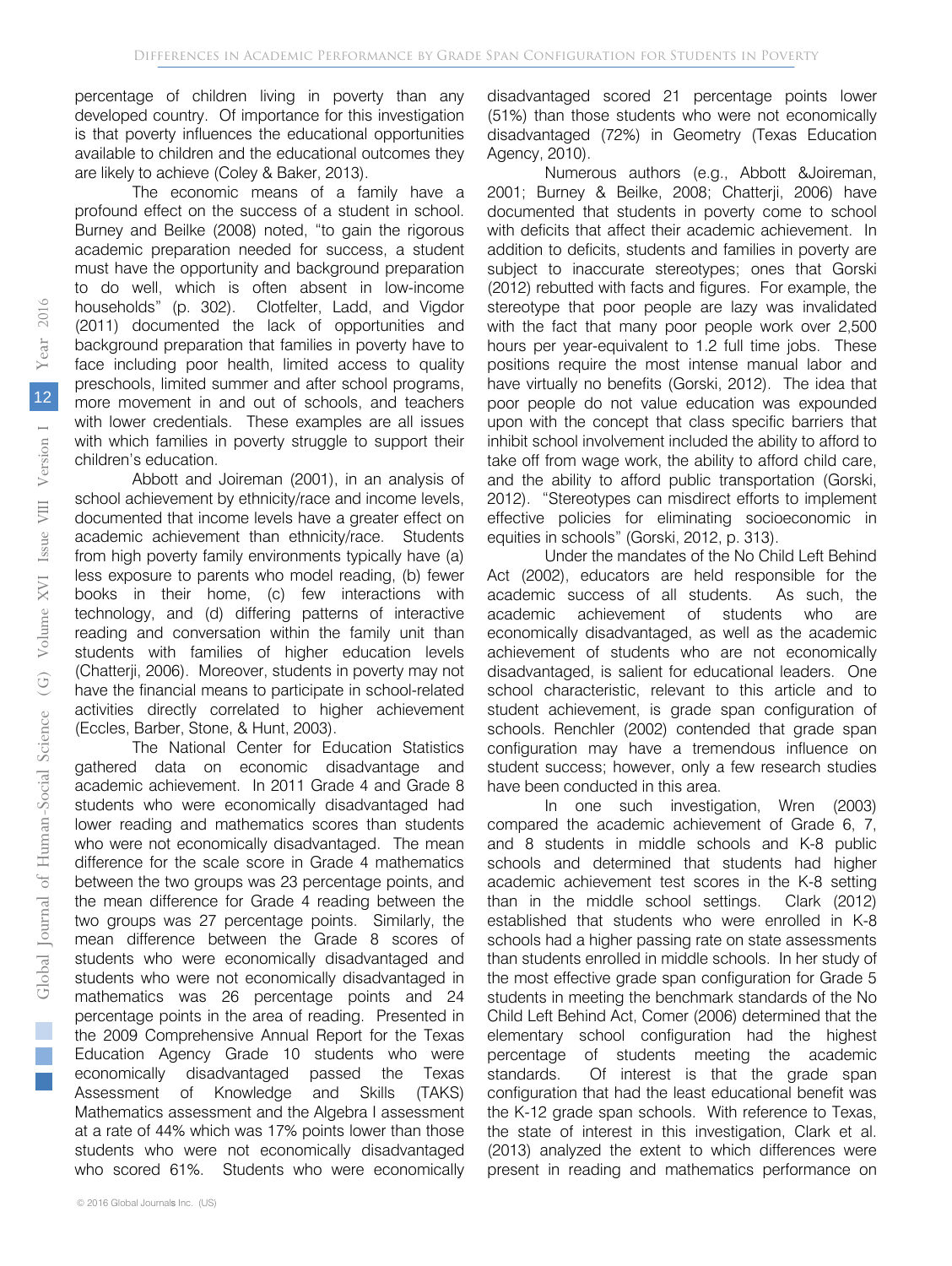state assessments of students in K-8 schools versus middle schools for five school years. For all five years, students who were enrolled in a K-8 grade span configuration had higher passing rates in reading and mathematics than their counterparts who were enrolled in a 6-8 grade span configuration. As the number of grade levels increase in a school setting (i.e., a greater span of grades within a school setting), the academic achievement of students increases simultaneously (Wren, 2003).

Rock off and Lockwood (2010), in an analysis of data on students who transitioned from an elementary school to a middle school, documented the presence of a 0.15 standard deviation decrease in reading and mathematics performance after the transition occurred. They contended that when students are combined from additional elementary settings into one large cohort in the middle school many issues can arise. Middle school students can be difficult to educate due to low self-esteem, increasing negativity, and an increased inability to judge risks and consequences of their actions (Rock off & Lockwood, 2010).

In a recent investigation about grade span configuration and academic achievement of middle level students, Meyer (2014) analyzed the academic achievement of Grade 5 students in Texas on the statewide assessments in reading, mathematics, and science during the 2006-2011 school years. After analyzing every possible grade span configuration, Meyer (2014) documented that Grade 5 students in a K-5 or K-6 grade span configuration outperformed Grade 5 students in any other grade span settings. The lowest academic performance was obtained by students who were enrolled in an EE-12 grade setting. In an additional layer of the study, Meyer (2014) reviewed the effects of economic status on the academic achievement of fifth graders. Grade 5 students who were not economically disadvantaged had a higher passing rate for every subject area on the statewide examinations. Students receiving reduced prices in lunch had the next highest passing rates, and the lowest passing rates came from the students receiving free lunch. In every case the difference between the highest passing rates and lowest passing rates was a difference of 20% points or more (Meyer, 2014).

An even more recent study completed on Texas Grade 5 and 6 students in poverty was conducted by Fiaschetti and Slate (2015). They analyzed the academic achievement of Grade 5 and Grade 6 students on the Texas statewide assessment, in the areas of reading and mathematics. Students were grouped according to the grade span configuration of their school, either PreK-5/6 or single/double grade level configurations (i.e., Grades 4-5, 5 only, or 5-6). Statistically significant differences were present in the reading scores of students who were economically disadvantaged in the multilevel grade span versus the

single/double grade span configuration. Reading scores for students in Grades 5 and 6 were almost 2% higher in the multilevel schools than in the single or double grade level schools.

With in the last 15 years, researchers (e.g., Dove, 2007; Howley, 2002; Weiss & Kipnes, 2006) have completed studies in which they concluded transitions and grade span configurations were not the primary reasons for student success in school. Dove (2007) examined the mathematics and literacy achievement of three different groups of students in Grade 6 dependent upon their transitions (i.e., grade span) over a 3-year time period. Dove (2007) noted that grade span configuration alone did not account for negative achievement scores in the middle grades on the Arkansas Benchmark Examination. Huss (2004) completed a descriptive study about the perceptions on middle schools including their organization, grade span, teacher licensure, and curriculum studies, based on the responses of middle level teachers in elementary, middle, and junior high settings. Huss (2004) determined that no matter what grade span configuration, teachers who teach middle grades have attempted to meet the specific needs of adolescent students in terms of the middle school philosophy including a "shared vision, educators committed to young adults, positive school climate, and an adult advocate for every child, family and community partnerships, high expectations for all students, buttressed by an integrative, exploratory curriculum" (p. 1).

In research studies on grade span configuration, including investigations involving students who were economically disadvantaged, no conclusive evidence exists that grade span configuration is the key to academic achievement. Researchers must continue to analyze this topic and add to the body of research on the effects of grade span configuration on the academic achievement of students in poverty. It is imperative that researchers continue to support this population in providing every opportunity available for them to achieve academic success.

#### a) Statement of the Problem

Former Secretary of Education, Margaret Spellings, stated that "No Child Left Behind is about a commitment to all children, and of course, it's one that we absolutely must honor if we're going to continue to thrive as the great nation that we are" (USDE, 2005, p. 1). The objectives of the No Child Left Behind Act are focused on increased accountability and academic achievement for all students. The importance of academic success for all student groups in all settings is getting national recognition (Reyes, 2008). The No Child Left Behind Act has been a stimulus in intervening with students who are not making progress (individually and across subgroups) and has improved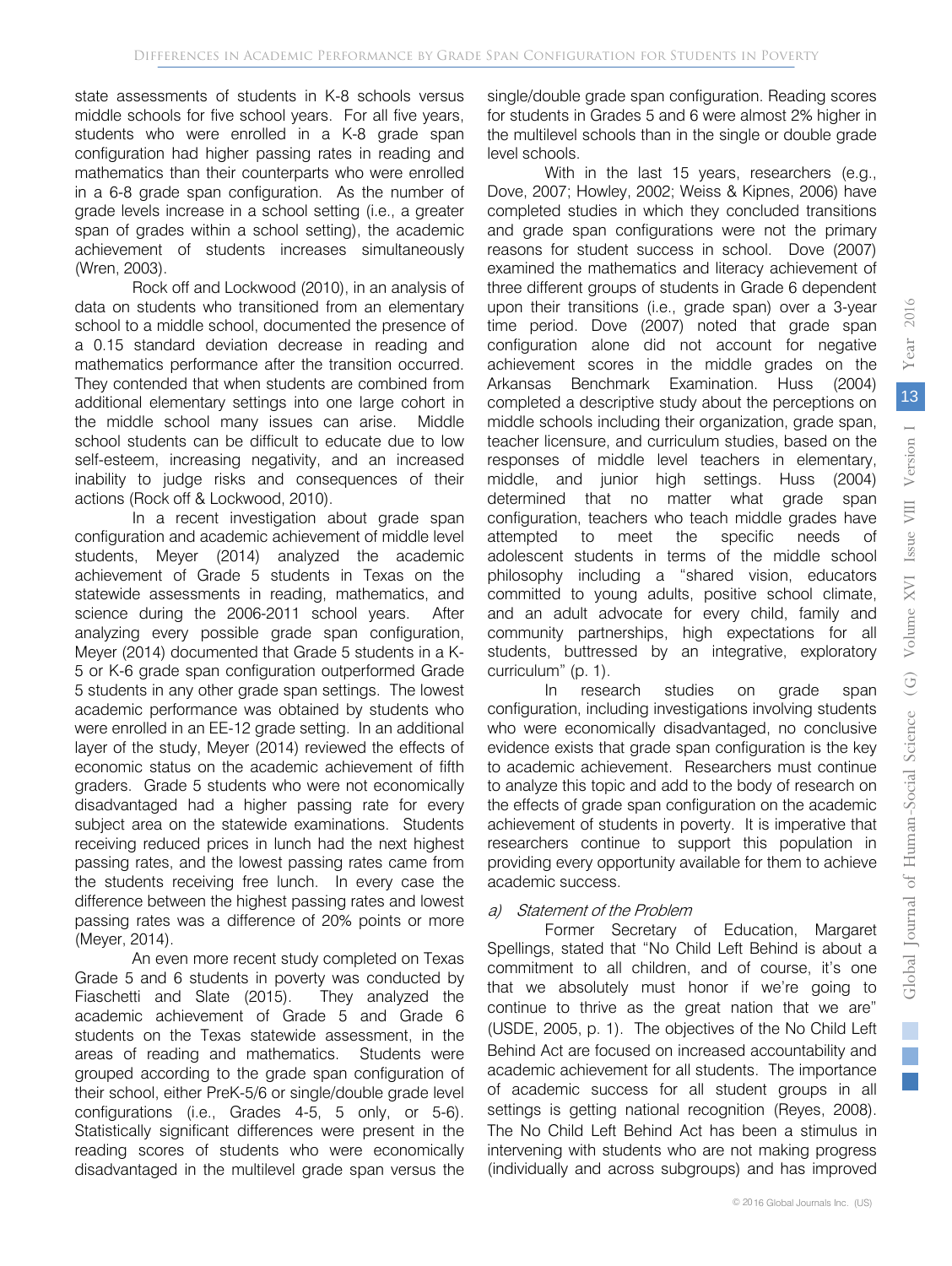teaching and learning (Jorgenson, 2012). School district leaders have investigated many methods to improve teaching and learning that have included curriculum changes, implementation of various intervention programs, and variations in class size. Another method district leaders can take to support student success for individuals and across subgroups is the grade span configuration of local school settings (Combs et al., 2011; Fiaschetti & Slate, 2015). The concept of grade span configuration has been extensively reviewed by educators and researchers in regard to the most appropriate social, emotional, and academically sound placement for students in the middle grades, particularly students in Grades 5 and 6 (Clark et al., 2013; Combs et al., 2011; Dove, 2007; Fiaschetti & Slate, 2015; Johnson, Jones, Simieou, Matthew, & Morgan, 2012; Meyer, 2014; Renchler, 2002; Rock off & Lockwood, 2010; Wren, 2003).

The concept that has not been addressed in depth in the research literature is the effect of grade span configuration on the academic achievement of students in poverty. Particularly not well examined in the extant literature is a comparison of the academic performance of students who are economically disadvantaged as a function of grade span configurations of single or double grade levels in comparison to the typical elementary school setting (K-5). As early as the late 1990s, researchers (Cunningham & Stanovich, 1997) confirmed that reading ability in the first grade was a strong predictor of reading success in the eleventh grade, even when measures of cognitive ability were ruled out. The importance of elementary curriculum, the efficacy of instruction, and the consistency of relationships are paramount in the future success of all students, particularly students of economic disadvantage. School boards are making decisions about the makeup of their schools and grade levels therein to meet the demands and rigor of the No Child Left Behind Act expectations without sufficient research. The number of transitions students make in moving from one school to another may influence, negatively, student academic performance. As such, the academic performance of students in a single or double grade level school may be lower than the academic performance of students who remain in a K-5 setting. Additionally, this research investigation will be in an area of need at the state level due to the fact that most decisions regarding school policies and procedures are made at the state and local level (Howley, 2002).

#### b) Purpose of the Study

Given the emphasis on all students being academically successful, efforts are needed to support the academic achievement of students who are economically disadvantaged. The purpose of this study was to examine the relationship of two specific grade

span configurations to the reading and mathematics achievement of students in poverty for the 2012-2013 through the 2014-2015 school years. Specifically, the academic achievement of students in Grade 5 and 6 for students in poverty were examined separately with respect to the grade span configuration of the school in which they were enrolled. As such, the extent to which grade span configuration was related to academic achievement was determined separately for students in a PreK-6 grade campus and for students in single or double grade campuses (Grades 4-5, 5 only, or Grades 5-6).

#### c) Significance of the Study

Wren (2003) commented that if grade span configuration does make a difference in the achievement of students, then school administrators should give serious consideration regarding the configurations of their schools. Renchler (2002) contended that grade span configuration may have a tremendous influence on student success, however, only limited research exists on this topic, specifically for students of poverty. Through this study valuable information was obtained on the relationship of grade span configuration with the academic achievement (i.e., reading and mathematics) of students in poverty within multi-grade level or single/double grade span configurations. The information gathered by this research will provide educational leaders and policymakers with credible data regarding the extent to which grade span configuration is related to student academic performance. Furthermore, the extent to which students in poverty have differences in their reading and mathematics achievement as a function of grade span configuration was determined. Accordingly, policymakers and educational leaders may utilize this information to determine how to configure their school settings to obtain the highest academic achievement for all students.

#### d) Research Questions

The following research questions were addressed in this study: (a) What is the difference in reading achievement as a function of grade span configuration for Grade 5 students in poverty?; (b) What is the difference in mathematics achievement as a function of grade span configuration for Grade 5 students in poverty?; (e) What is the difference in reading achievement as a function of grade span configuration for Grade 6 students in poverty?; (e) What is the difference in mathematics achievement as a function of grade span configuration for Grade 6 students in poverty? All four research questions were examined for three school years of data (i.e., 2012-2013, 2013-2014, and 2014-2015). Following the statistical analyses, the extent to which trends were present in reading and in mathematics achievement were determined for each grade span configuration.

 $\mathbb{R}^n$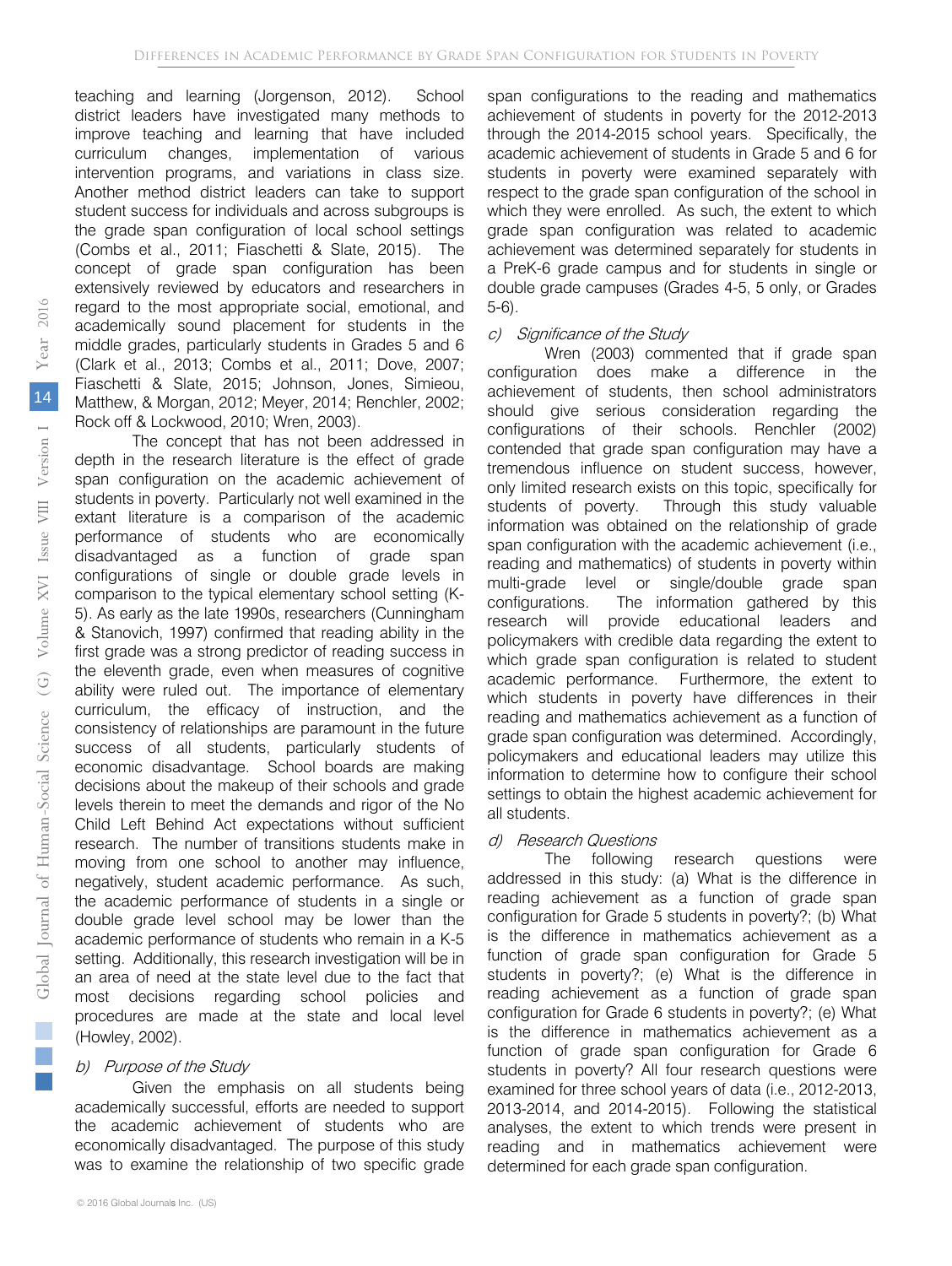#### II. Method

#### a) Research Design

The archival data that were utilized herein represent past events (Johnson & Christensen, 2012), therefore, a non-experimental causal-comparative research design (Creswell, 2009; Johnson & Christensen, 2012) was utilized for this study. In nonexperimental, causal-comparative research, no manipulation of the independent variable occurs. Due to the design of the study, the independent variables had already occurred and extraneous variables were not controlled. The independent variable involved in this research article was grade span configuration (i.e., multi-grade level schools or single/double grade level schools). For each grade span configuration, the dependent variables were the State of Texas Assessments of Academic Readiness (STAAR) Reading and Mathematics passing rates. The samples of students whose data were analyzed were students who met the state criteria for being economically disadvantaged. Economic disadvantage exists when students are eligible for free or reduced-price meals under the National School Lunch and Child Nutrition Program. Additional economic disadvantage criteria include: (a) families with an annual income at or below the official federal poverty line; (b) families eligible for Temporary Assistance to Needy Families (TANF) or other public assistance; (c) families that have received a Pell Grant or other state program of need based on financial assistance; (d) families eligible for programs assisted under the Title of the Job Training Partnership Act (JTPA); or (e) families eligible for benefits under the Food Stamp Act of 1977 (Texas Education Agency, 2014).

#### b) Participants and Instrumentation

Archival data were obtained for the 2012-2013 through the 2014-2015 school years from the Texas Education Agency Ask Texas Education Directory (Texas Education Agency, 2016) and Texas Academic Performance Reports system for all Grade 5 and 6 students. Test scores for Grade 5 and 6 students in poverty and the grade span configuration in which students were enrolled were obtained from the Texas Academic Performance Reports and Ask Texas Education Directory. All school campuses and school districts are mandated by the Texas Education Agency to report student demographic characteristics, along with other salient information. Each spring students take the state-mandated assessments and the scores are provided to the Texas Education Agency.

Specific data downloaded from the Texas Education Agency Academic Performance Reports were: (a) grade span configuration of the school in which each student was enrolled; (b) student demographic characteristics; and (c) reading and

mathematics achievement passing rates. Readers are referred to the Texas Education Agency website for more detailed information about the data they require school campuses and school districts to provide; for the auditing procedures used to ensure accuracy of the data; and for the technical manuals on the score reliabilities and score validities of the STAAR Reading and Mathematics tests.

## III. Results

Prior to conducting inferential statistics to determine whether differences were present between single/double and multi-grade level schools in the academic achievement of students who were economically disadvantaged, checks were conducted to determine the extent to which these data were normally distributed (Onwuegbuzie & Daniel, 2002). Although some of the data were not normally distributed, a decision was made to use parametric independent samples *t*-tests to answer the research questions. For results that were statistically significant at the .05 level, the effect size (i.e., Cohen's  $d$ ) was calculated. Statistical results will now be presented by academic subject area.

For the 2012-2013 school year for Grade 5 students, the parametric independent samples *t*-test revealed a statistically significant difference,  $t(151.04) =$ 2.96,  $p = 0.004$ , between single/double grade level schools and multi-grade level schools on the STAAR Reading test passing rates. This difference represented a small effect size (Cohen's  $d$ ) of 0.37 (Cohen, 1988). Grade 5 students in poverty had higher STAAR Reading passing rates in multi-grade level schools by more than 5%than did their peers who were enrolled in single/double grade level schools. Readers are directed to Table 1 for the descriptive statistics for this analysis.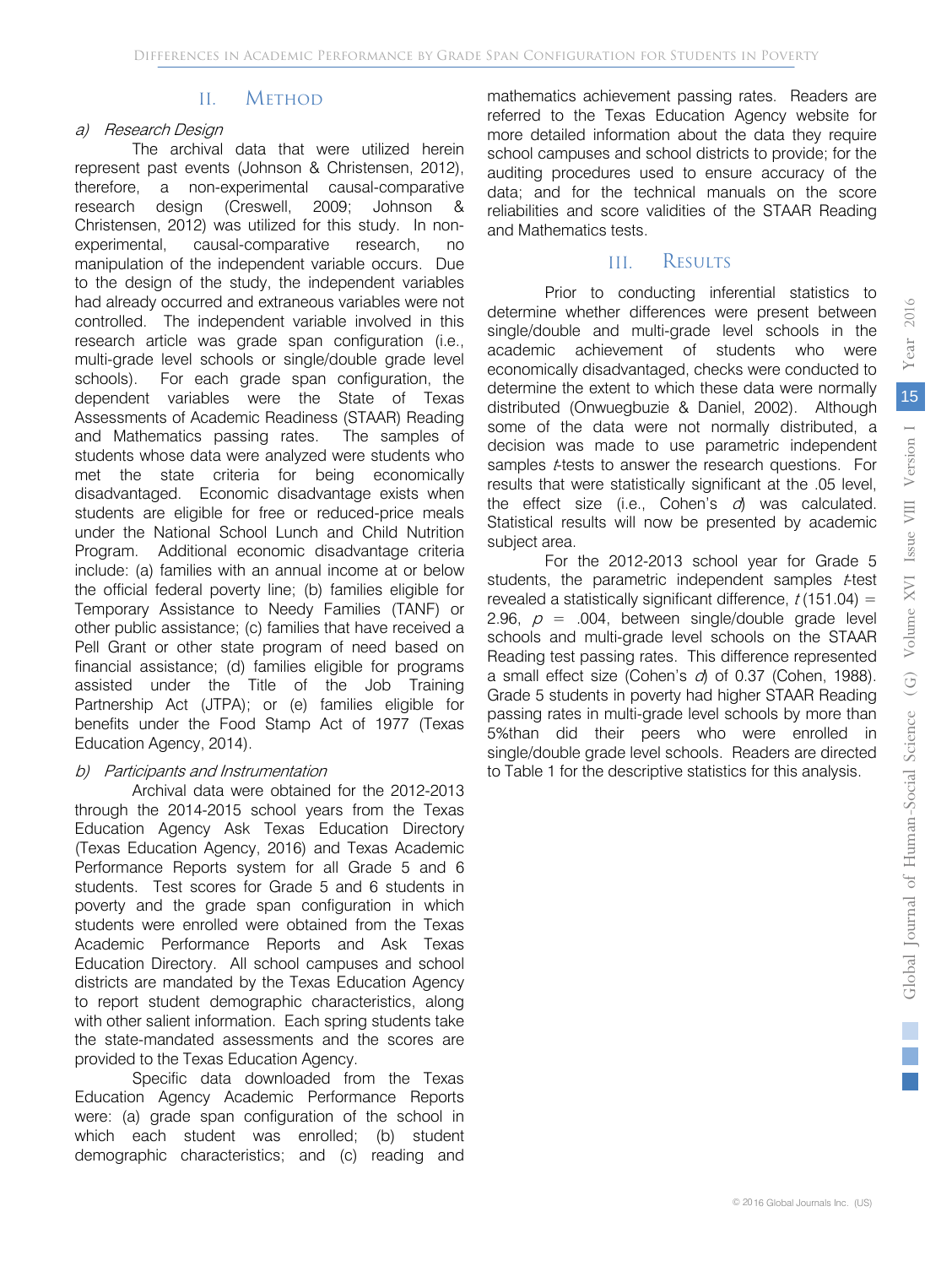| <b>Grade Span Configuration</b> | $n$ of schools | M     | SD    |
|---------------------------------|----------------|-------|-------|
| 2012-2013                       |                |       |       |
| Single/Double                   | 239            | 82.01 | 8.34  |
| Multi-Grade                     | 105            | 85.79 | 11.85 |
| 2013-2014                       |                |       |       |
| Single/Double                   | 243            | 80.35 | 9.02  |
| Multi-Grade                     | 103            | 84.77 | 11.11 |
| 2014-2015                       |                |       |       |
| Single/Double                   | 241            | 81.64 | 9.71  |
| Multi-Grade                     | 394            | 84.31 | 11.86 |
|                                 |                |       |       |

Table 1: Descriptive Statistics for the STAAR Reading Passing Rates by Grade Span Configuration for Grade 5 Students in Poverty for the 2012-2013 Through the 2014-2015 School Years

Concerning the 2013-2014 school year for Grade 5 students, the parametric independent samples <sup>t</sup>-test yielded a statistically significant difference,  $t(161.67) = 3.57$ ,  $p<.001$ , on the STAAR Reading test passing rates as a function of grade span configuration. This difference represented a small effect size (Cohen's  $d$  of 0.44 (Cohen, 1988). Congruent with the previous year, Grade 5 students in poverty had higher STAAR Reading passing rates in multi-grade level schools by more than 3% than did their peers who were enrolled in single/double grade level schools. The descriptive statistics for this analysis are presented in Table 1.

With respect to the 2014-2015 school year for Grade 5 students, the parametric independent samples <sup>t</sup>-test revealed a statistically significant difference,  $t(581.92) = -3.09$ ,  $p= .002$ , on the STAAR Reading test passing rates as a function of grade span configuration. This difference represented a small effect size (Cohen's

 $d$ ) of 0.25 (Cohen, 1988). Commensurate with the previous two years, Grade 5 students in poverty had higher STAAR Reading passing rates in multi-grade level schools by more than 2% than did their peers who were enrolled in single/double grade level schools. Delineated in Table 1 are the descriptive statistics for this analysis.

Next, the STAAR Mathematics test passing rates were analyzed as a function of grade span configuration for Grade 5 students in poverty. Concerning the 2012-2013 school year, the parametric independent samples *t*-test did not reveal a statistically significant difference,  $t(160.74) = 1.43$ ,  $p = .16$ , on the STAAR Mathematics test passing rates as a function of grade span configuration. Passing rates on the STAAR Mathematics test were comparable for Grade 5 students in poverty in both grade span configuration groupings. Revealed in Table 2 are the descriptive statistics for this analysis.

*Table 2:* Descriptive Statistics for the STAAR Mathematics Passing Rates by Grade Span Configuration for Grade 5 Students in Poverty for the 2012-2013 Through the 2014-2015 School Years

| <b>Grade Span Configuration</b> | $n$ of schools |       | SD    |
|---------------------------------|----------------|-------|-------|
| 2012-2013                       |                |       |       |
| Single/Double                   | 239            | 82.87 | 9.46  |
| Multi-Grade                     | 106            | 84.80 | 12.48 |
| 2013-2014                       |                |       |       |
| Single/Double                   | 243            | 83.18 | 9.86  |
| Multi-Grade                     | 101            | 85.78 | 12.75 |

Concerning the 2013-2014 school year for Grade 5 students, the parametric independent samples <sup>t</sup>-test did not reveal a statistically significant difference in STAAR Mathematics passing rates between the two grade span configurations,  $t(152.00) = 1.83$ ,  $p = .07$ . Although the multi-grade level campuses had slightly higher passing rates on the STAAR Mathematics assessment by two percentage points, the results were not statistically significant at the conventional alpha level of .05. Readers are referred to Table 2 for the descriptive statistics for this analysis.

Results of the statistical analyses for Grade 6 students will now be reported. For the 2012-2013 school year, the parametric independent samples *t*-test revealed a statistically significant difference  $t$  (138.36) =

2.97,  $p = 0.004$ , between single/double grade level schools and multi-grade level grade schools on the STAAR Reading test passing rates. This difference represented a small effect size (Cohen's  $d$ ) of 0.39 (Cohen, 1988). Grade 6 students in poverty had STAAR Reading passing rates in multi-grade level schools that were more than 5% higher than their peers who were enrolled in single/double grade level schools. Table 3 contains the descriptive statistics for this analysis.

L.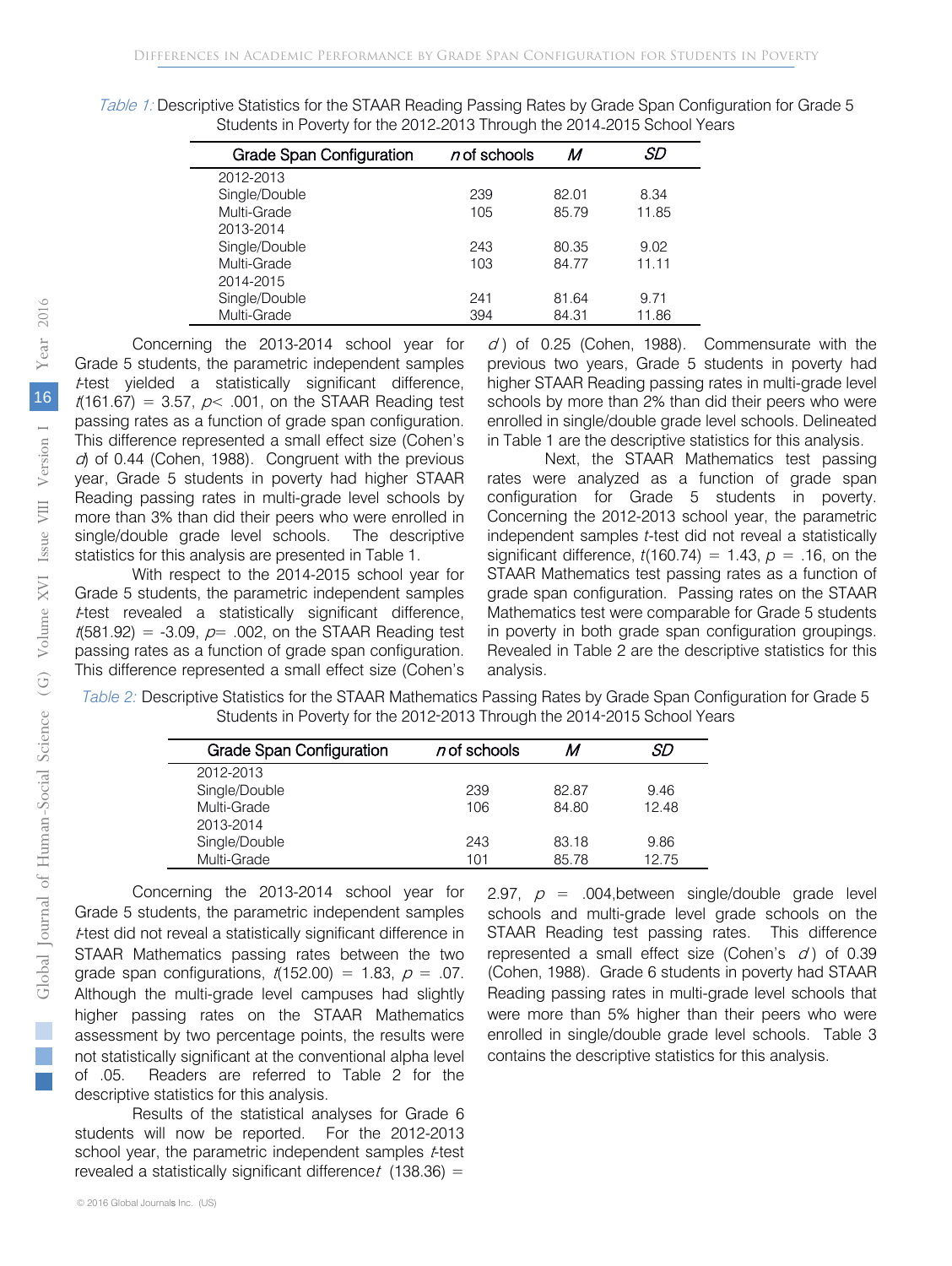|  | Table 3: Descriptive Statistics for the STAAR Reading Passing Rates by Grade Span Configuration for Grade 6 |  |  |  |  |
|--|-------------------------------------------------------------------------------------------------------------|--|--|--|--|
|  | Students in Poverty for the 2012-2013 Through the 2014-2015 School Years                                    |  |  |  |  |

| <b>Grade Span Configuration</b> | $n$ of schools | M     | SD    |
|---------------------------------|----------------|-------|-------|
| 2012-2013                       |                |       |       |
| Single/Double                   | 200            | 67.44 | 10.39 |
| Multi-Grade                     | 100            | 72.86 | 16.71 |
| 2013-2014                       |                |       |       |
| Single/Double                   | 208            | 75.54 | 9.77  |
| Multi-Grade                     | 102            | 78.86 | 14.38 |
| 2014-2015                       |                |       |       |
| Single/Double                   | 178            | 72.75 | 10.47 |
| Multi-Grade                     | 382            | 76.86 | 13.83 |

Concerning the 2013-2014 school year for Grade 6 students, the parametric independent samples <sup>t</sup>-test yielded a statistically significant difference,  $t(148.21) = 2.11$ ,  $p= .04$ , on the STAAR Reading test passing rates as a function of grade span configuration. This difference represented a small effect size (Cohen's  $d$ ) of 0.27 (Cohen, 1988). Congruent with the previous year, Grade 6 students in poverty had higher STAAR Reading passing rates in multi-grade level schools by more than 3% than did their peers who were enrolled in single/double grade level schools. The descriptive statistics for this analysis are presented in Table 3.

With respect to the 2014-2015 school year for Grade 6 students, the parametric independent samples <sup>t</sup>-test revealed a statistically significant difference,  $t(445.06) = -3.89$ ,  $p < .001$ , on the STAAR Reading test passing rates as a function of grade span configuration. This difference represented a small effect size (Cohen's  $d$  of 0.33 (Cohen, 1988). Commensurate with the previous two years, Grade 6 students in poverty had higher STAAR Reading passing rates in in multi-grade level schools by more than 4% than did their peers who were enrolled in single/double grade level schools. Revealed in Table 3 are the descriptive statistics for this analysis.

Next, the STAAR Mathematics test passing rates were analyzed as a function of grade span configuration for Grade 6 students in poverty. Concerning the 2012-2013 school year, the parametric independent samples t-test revealed a statistically significant difference,  $t(149.81) = 2.83$ ,  $p = .01$ , on the STAAR Mathematics test passing rates between the two grade span configurations. The difference represented a small effect size (Cohen's d) of 0.36 (Cohen, 1988). Grade 6 students in poverty had higher STAAR Mathematics passing rates in multi-grade level schools by more than 5% than did their peers who were enrolled in single/double grade level schools. The descriptive statistics for this analysis are presented in Table 4.

| Table 4: Descriptive Statistics for the STAAR Mathematics Passing Rates by Grade Span Configuration for Grade 6 |  |
|-----------------------------------------------------------------------------------------------------------------|--|
| Students in Poverty for the 2012-2013 and the 2013-2014 School Years                                            |  |
|                                                                                                                 |  |

| <b>Grade Span Configuration</b> | $n$ of schools  | M     | SD    |
|---------------------------------|-----------------|-------|-------|
| 2012-2013                       |                 |       |       |
| Single/Double                   | 200             | 70.60 | 11.40 |
| Multi-Grade                     | 10 <sub>2</sub> | 75.83 | 16.79 |
| 2013-2014                       |                 |       |       |
| Single/Double                   | 207             | 77.44 | 11.01 |
| Multi-Grade                     | 103             | 82.36 | 14.91 |

With respect to the 2013-2014 school year for Grade 6 students, the parametric independent samples  $t$ -test revealed a statistically significant difference,  $t$ (159.05) = 2.97,  $p = 0.003$ , on the STAAR Mathematics passing rates as a function of grade span configuration. This difference representeda small effect size (Cohen's  $d$  of 0.38 (Cohen, 1988). Commensurate with the previous year, Grade 6 students in poverty had higher STAAR Mathematics passing rates in multi-grade level schools by more than 4% than did their peers who were enrolled in single/double grade level schools. Revealed in Table 4 are the descriptive statistics for this analysis.

# IV. Discussion

In this investigation, the extent to which differences were present in reading and mathematics achievement as a function of grade span configuration for students in poverty in Texas was examined. Three years of Texas statewide data were obtained and analyzed on students in Grades 5 and 6 who wereenrolled in either multi-grade level schools (i.e., PreK-6) or in single/double grade level campuses (i.e., Grades 4-5, 5 only, or Grades 5-6). For all three school years analyzed, the passing rates on the STAAR Reading tests for Grade 5 and 6 students in poverty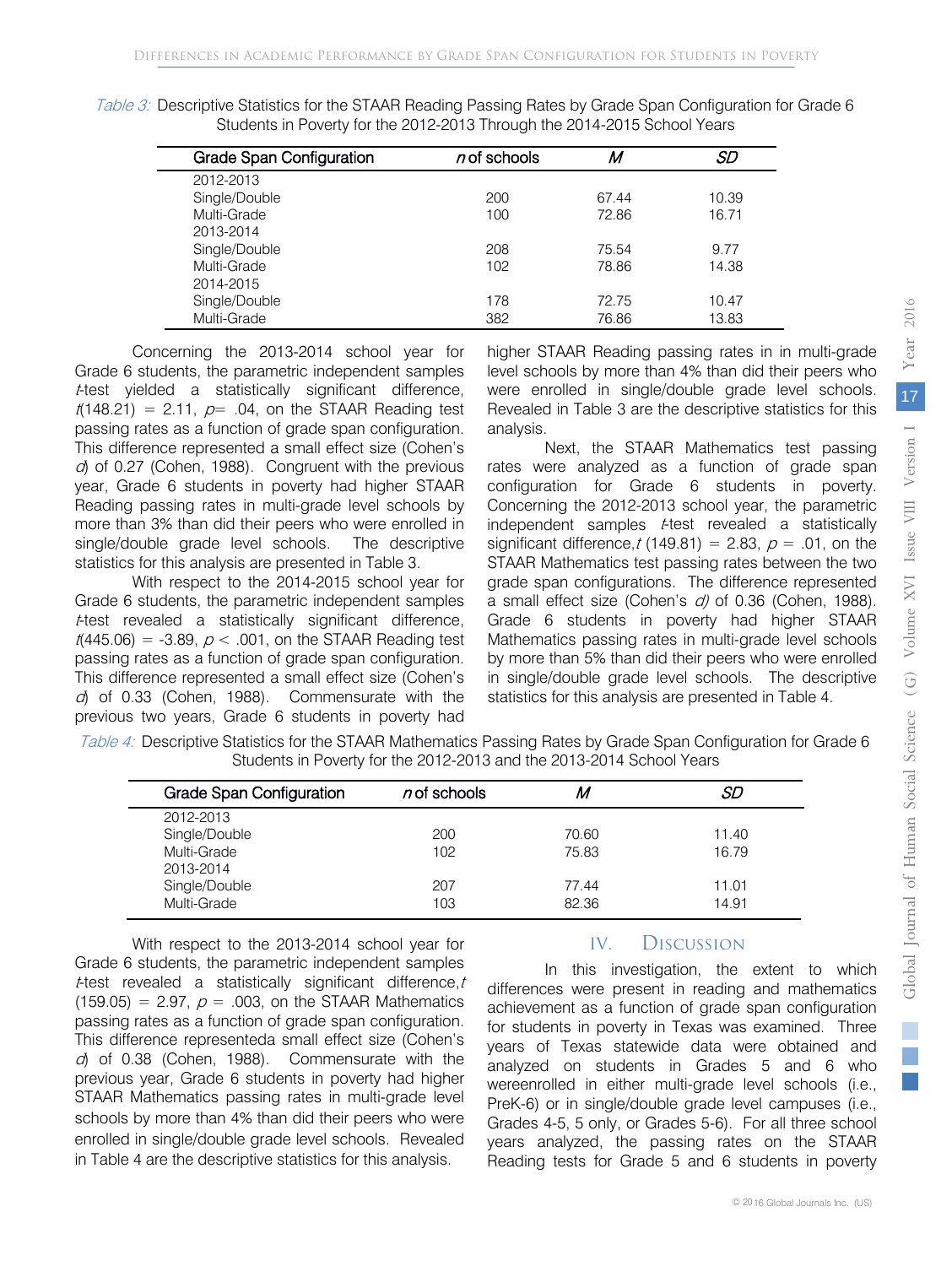significantly higher in multi-grade level schools in one of the two school years than in single/double grade level schools. Passing rates on the STAAR Mathematics tests for Grades 5 and 6 students in poverty were statistically schools than in single/double grade level schools.

To determine the magnitude of the differences between the average passing rates for students in poverty attending a single/double grade level configuration or a multi-grade level grade span

1988) was calculated for each subject, school year, and grade level. The array of the Cohen's  $d$  calculations for both the STAAR Reading and Mathematics analyses was from a low of 0.17 to a high of 0.44, with the range being 0.27 for the three years of data analyzed. Thus, the average degree of practical significance of the statistically significant results was small. Delineated in Table 5 are the Cohen's  $d$  effect size calculations for the STAAR Reading and Mathematics analyses. were statistically significantly higher in multi-grade level configuration for each school year, a Cohen's  $d$  (Cohen,

| Table 5: Cohen's d for Differences in the STAAR Reading and Mathematics Passing Rates by Grade Span      |
|----------------------------------------------------------------------------------------------------------|
| Configuration for Grade 5 and 6 Students in Poverty for the 2012-2013 Through the 2014-2015 School Years |

| Grade and Subject                   | 2012-2013 | 2013-2014 | 2014-2015 |
|-------------------------------------|-----------|-----------|-----------|
| Grade 5                             |           |           |           |
| <b>STAAR Reading</b>                | 0.37      | 0.44      | 0.25      |
| <b>STAAR Mathematics</b><br>Grade 6 | N/A       | 0.23      | N/A       |
| <b>STAAR Reading</b>                | 0.39      | 0.27      | 0.33      |
| <b>STAAR Mathematics</b>            | 0.36      | 0.38      | N/A       |

With reference to the STAAR Reading results of Grade 5 students in poverty, Cohen's d values ranged from a low of 0.25 to a high of 0.44 for the three years that were analyzed. In comparison, the Cohen's  $d$  was calculated for the STAAR Reading results of Grade 6 students in poverty which ranged from a low of 0.27 to a high of 0.39 for the same three years that were analyzed. For both grade levels, students enrolled in multi-grade level schools performed at a higher rate on the STAAR Reading assessment than did their peers in single/double grade level schools. Students enrolled in multi-grade level schools had an average passing rate that was 2.67% to 5.42% higher than the average passing rate for students enrolled in single/double grade level schools. Readers are referred to Table 5 for these Cohen's d calculations.

In regard to the STAAR Mathematics test performance for Grade 5 students in poverty, a Cohen's  $d$  was calculated to determine the magnitude of difference. Only two years of data were reported for the STAAR Mathematics due to the fact that performance standards were not yet established for the redesigned assessment which included the new curriculum standards (Texas Education Agency, 2013). The Cohen's d difference in STAAR Mathematics passing rates as a function of grade span configuration for Grade 5 students in poverty was from 0.17 to 0.23. The difference of these averages for the two years were 1.93% and 2.6%, respectively. Both of these averages were in favor of students attending multi-grade level schools in comparison to students attending single/double grade level schools. Table 5 contains these Cohen's  $d$  calculations.

Concerning the STAAR Mathematics Assessment for Grade 6 students in poverty, the Cohen's  $d$  difference in STAAR Mathematics passing rates by grade span configuration for Grade 6 students in poverty ranged from 0.36 to 0.38. The difference in the average passing rates were 5.23% and 4.92%, with both differences being in favor of students attending multi-grade level schools in comparison to students attending single/double grade level schools. Readers are referred to Table 5 for these Cohen's d calculations. Grade 5 and Grade 6 students in poverty who were enrolled in multi-grade level schools had higher average passing rates in reading and in mathematics for the 2012-2013, 2013-2014, and 2014-2015 school years than their peers who were enrolled in single/double grade level schools. Readers are referred to Table 6 for the mean differences in passing rates between the grade span configurations and the grade span configuration in which students in poverty had the highest average passing rates.

 $\mathbb{R}^3$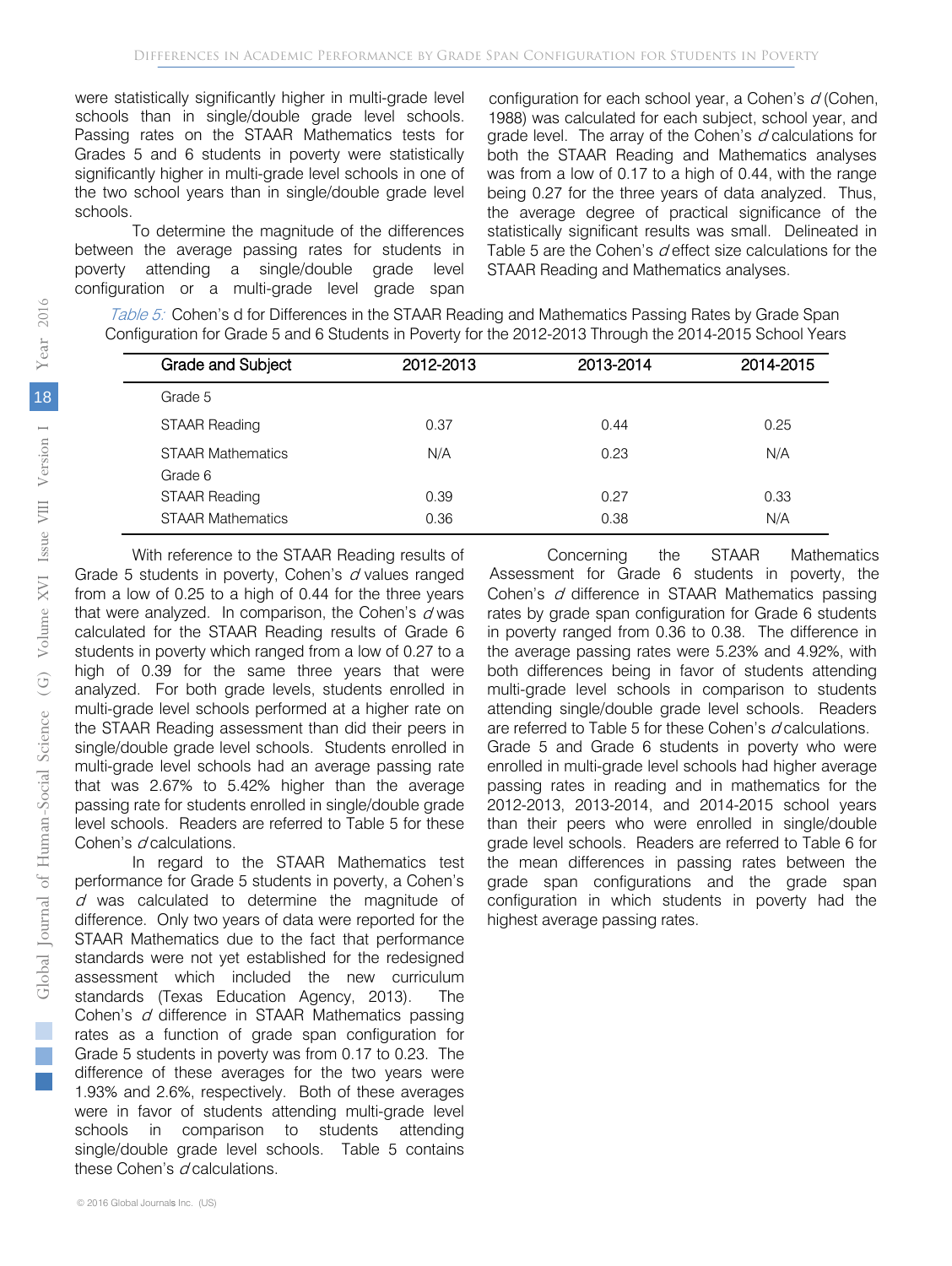| Grade, Subject, and Year | Mean Difference | Grade Span With Highest Passing Rate |
|--------------------------|-----------------|--------------------------------------|
| Grade 5                  |                 |                                      |
| <b>STAAR Reading</b>     |                 |                                      |
| 2012-2013                | 3.78            | Multi-Grade Level                    |
| 2013-2014                | 4.42            | Multi-Grade Level                    |
| 2014-2015                | 2.67            | Multi-Grade Level                    |
| <b>STAAR Mathematics</b> |                 |                                      |
| 2012-2013                | 1.93            | Multi-Grade Level                    |
| 2013-2014                | 2.60            | Multi-Grade Level                    |
| Grade 6                  |                 |                                      |
| <b>STAAR Reading</b>     |                 |                                      |
| 2012-2013                | 5.42            | Multi-Grade Level                    |
| 2013-2014                | 3.32            | Multi-Grade Level                    |
| 2014-2015                | 4.11            | Multi-Grade Level                    |
| <b>STAAR Mathematics</b> |                 |                                      |
| 2012-2013                | 5.23            | Multi-Grade Level                    |
| 2013-2014                | 4.92            | Multi-Grade Level                    |

Table 6: Differences in the STAAR Reading and Mathematics Passing Rates by Grade Span Configuration for Grade 5 and 6 Students in Poverty for the 2012-2013 Through the 2014-2015 School Years

## a) Connections with Existing Literature

Researchers (e.g., Clark, 2012; Clark et al., 2013; Combs et al., 2011; Fiaschetti& Slate, 2015; Johnson et al., 2012) have examined the relationship of academic achievement with grade span configuration. In this multiyear, statewide investigation, results were congruent with Johnson et al. (2012) wherein students who were enrolled in schools with multi-grade level grade span configurations had higher academic achievement scores than did their peers in schools with single/double grade span configurations. Similarly, results delineated herein were commensurate with Clark (2012) who contended that an optimal grade span configuration for students to be academically successful would have multiple grade levels, specifically K-8, in comparison to a middle school (6-8) grade span configuration.

Readers should recognize, however, that other researchers (e.g., Carolan & Chesky, 2012; Wilson & Slate, 2014) have produced results that are not commensurate with the results of this multiyear, statewide investigation. Carolan and Chesky (2012) and Wilson and Slate (2014) both determined that grade span configuration was not related to the academic achievement of all students in the middle school setting. Carolan and Chesky (2012) analyzed the influence of school attachment on the relationship between grade span configuration and student achievement in reading and mathematics. They contended that getting young adolescents to enjoy school, develop positive adult and peer relationships, and feeling safe were all school attachment factors that played a greater role in increasing student achievement than grade span configuration. Wilson and Slate (2014) investigated grade span configuration and its relationship on student achievement for Grade 6 Hispanic and Black students. They documented that Hispanic students had statistically significantly higher scores in a traditional 6-8 grade school setting versus a multi-grade level, K-8, school setting. Black students in Grade 6 performed in a similar manner on achievement assessments in the 6- 8 and K-8 school settings.

## b) Connection to Theoretical Framework

In this research article, the school connectedness theory (Klem& Connell, 2004; McCormick & O'Conner, 2015; Rimm-Kaufman, Baroody, Larsen, Curby, & Abry, 2015) was utilized as the theoretical framework. As mentioned previously, academic achievement is not only related to grade span configuration but also to school connectedness. The theory of school connectedness encompasses the concept that positive relationships with their teachers and staff members who care about them, will result in a positive attitude, student satisfaction, and higher academic engagement (Klem& Connell, 2004). Results from this particular study are supportive of schools with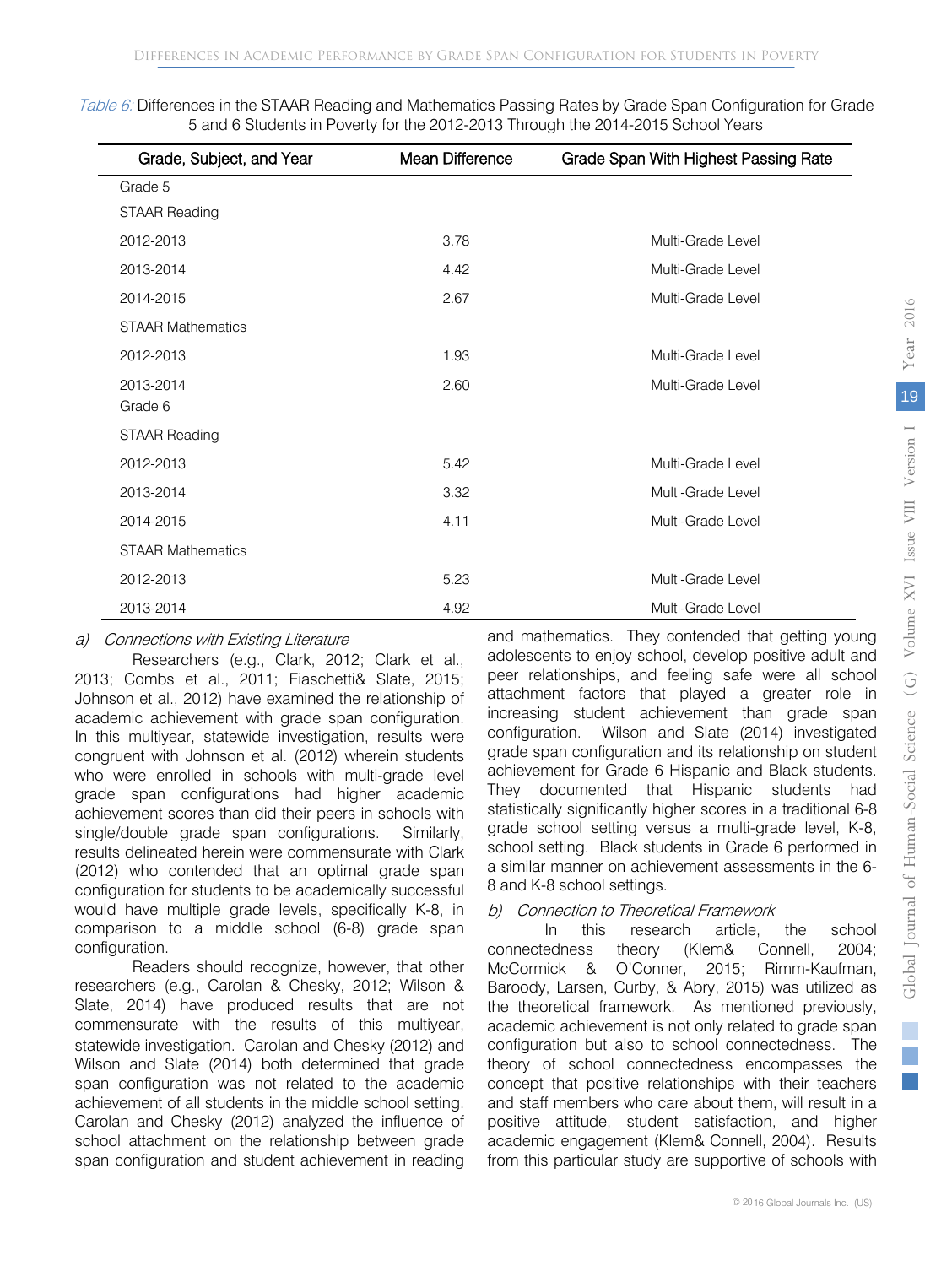a multi-grade level span having more student connectedness than single/double grade level schools. Conclusively, students who are able to develop close, positive relationships with the school staff for a greater period of time have higher academic performance.

#### c) Implications for Policy and Practice

In this analysis of academic achievement and grade span configuration for Grade 5 and 6 students in poverty, students in schools with multi-grade level configurations had the highest passing rates on the STAAR Reading and Mathematics assessments. Grade span configuration has substantial implications for education policy and practice. First, educational leaders need to examine the current grade span configurations of their schools. If schools within their district that have single or double grade levels are not performing well with regard to their schools that have multi-grade level grade spans, then the possibility of reconfiguration would merit consideration. Another idea would be for educational leaders to develop communities or families within their schools to create an atmosphere that would enable students to develop closer relationships with staff members. With respect to students in poverty, the United States has the highest percentage of people living in poverty, with nearly 25% of the population consisting of children (Abramsky, 2013). It is critical that school leaders identify factors that support the academic achievement of students in poverty. Educational leaders need to find ways to increase the academic engagement and performance of students in poverty and assist in supporting positive, and caring relationships with staff members that allow students to be connected to their school community. For future school construction, Texas legislators should examine the extant literature on grade span configuration and student performance.

#### d) Recommendations for Future Research

For this study, differences in academic achievement as a function of grade span configuration were examined for students in poverty. Given the consistent results that were obtained, researchers should consider extending this study to other groups of students such as at-risk or English Language Learners to determine whether grade span configuration is related to their academic achievement. Because the grade span configuration and academic achievement data analyzed in this study were aggregated data across Texas elementary and middle schools, researchers are encouraged to examine individual student level data from the Texas Education Agency Public Education Information Management System. Individual student level analyses would provide more detailed results than aggregated school level data. Such individual level analyses could be conducted by ethnicity/race, by student programmatic enrollment, and by school campus level. Furthermore, this study could

For purposes of this study, quantitative data were used; therefore, researchers are encouraged to examine qualitative data including perceptions of educational leaders, teachers, and students regarding grade span configuration and its relation to academic achievement. Moreover, the underlying mechanisms by which grade span configuration is related to academic achievement have yet to be determined. As such, researchers are encouraged to conduct studies into the underlying reasons for the relationship between grade span configuration and academic achievement. Finally, a mixed method research study would be beneficial to identify school personnel and student views on school connectedness as it relates to grade span configuration and how their perceptions match the academic achievement data at their schools.

#### V. Conclusion

The purpose of this research study was to determine the degree to which differences were present in reading and mathematics achievement as a function of grade span configuration for students in poverty in Texas. Data were analyzed for all Grade 5 and 6 students in poverty who were enrolled in multi-grade level schools (PK-6) and in single/double grade level schools (Grades 4-5, 5 only, or Grades 5-6)in Texas for the 2012-2013 through the 2014-2015 school years. Statistically significant differences were present in passing rates for Grade 5 students in poverty for reading and Grade 6 students in poverty for reading for all three years analyzed, and statistically significant differences were present for two years for mathematics passing rates for Grade 6 students in poverty. Grade 5 and Grade 6 students in poverty had higher average passing rates for all subject areas for all three years analyzed in a multi-grade level configuration setting than in a single/double grade level setting. Congruent with previous researchers (e.g., Clark, 2012; Johnson et al., 2012), students in poverty who were enrolled in multigrade level schools had higher levels of academic achievement than did their peers who were enrolled in a single/double level grade setting.

#### References Références Referencias

- 1. Abbott, M. L., & Joireman, J. (2001). *The relationships among achievement, low income, and ethnicity across six groups of Washington State students* (Technical Report #1). Lynnwood, WA: Washington School Research Center.
- 2. Abramsky, S. (2013, September 13). America's shameful poverty stats*. The Nation*. Retrieved from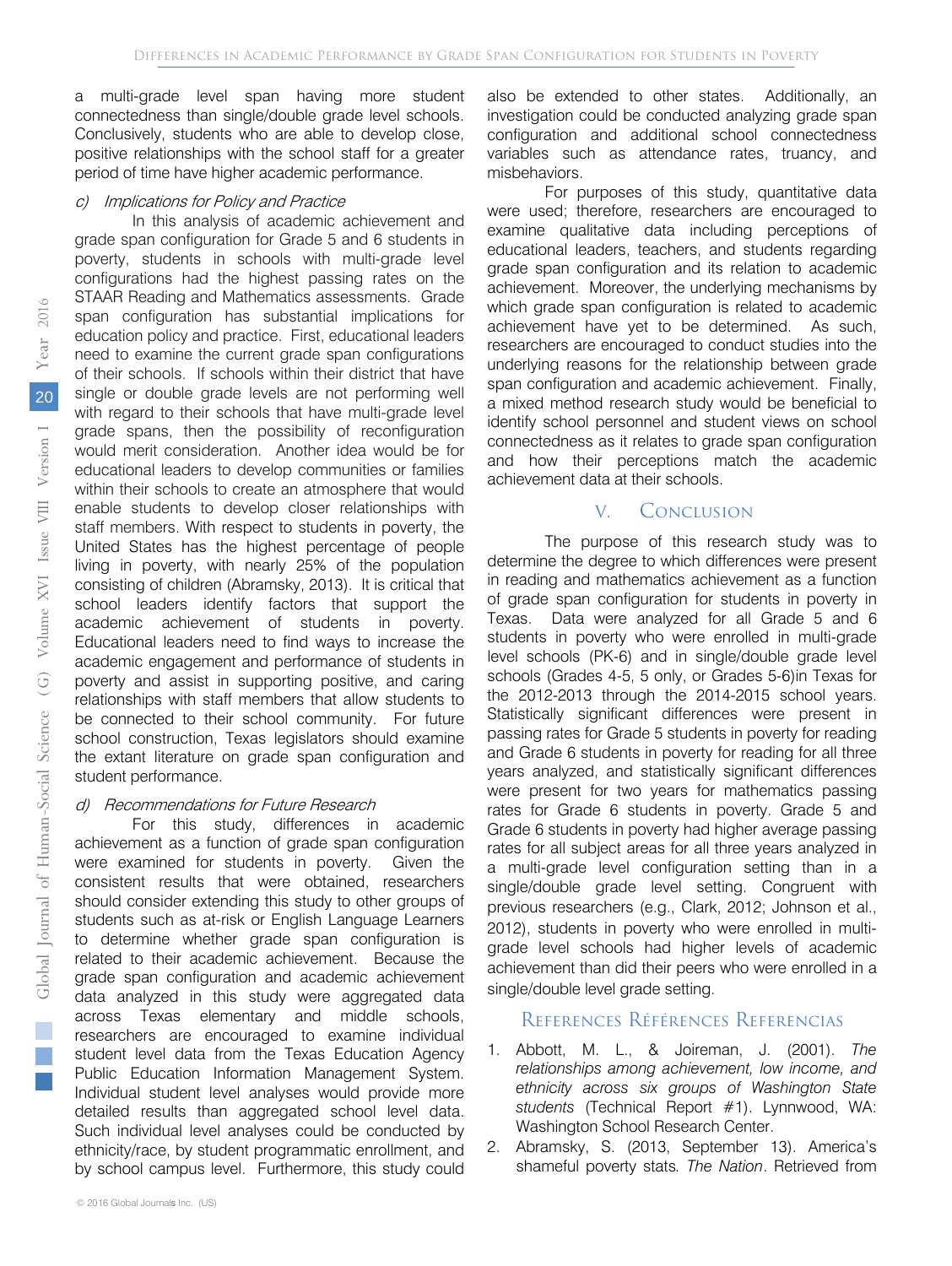http://www.thenation.com/article/americas-shameful-poverty-stats/

- 3. Burney, V. H., & Beilke, J. R. (2008). The constraints of poverty on high achievement. *Journal for the Education of the Gifted, 31*, 295-321.
- 4. Carolan, B. V., & Chesky, N. Z. (2012). The relationship among grade configuration, school attachment, and achievement. *Middle School Journal, 43*(4), 32-39.
- 5. Chatterji, M. (2006). Reading achievement gaps, correlates, and moderators of early reading achievement: Evidence from the Early Childhood Longitudinal Study (ECLS) Kindergarten to firstgrade sample. *Journal of Educational Psychology, 98*,489-507.
- 6. Clark, D. M. (2012). *A comparative analysis of grade span configurations and academic achievement among 6-8 and K-8 public schools in Texas*  (Doctoral dissertation). Retrieved from Pro Quest Dissertations & Theses Global. (UMI No. 3531779)
- 7. Clark, D. M., Slate, J. R., Combs, J., & Moore, G. W. (2013). Math and reading differences between 6-8 and K-8 grade span configurations: A multiyear, statewide analysis. *Current Issues in Education, 16*(2), 1-14. Retrieved from http://cie.asu.edu/ojs/ index.php/cieatasu/article/view/1144
- 8. Clotfelter, C. T., Ladd, H. F., & Vigdor, J. L. (2011). Teacher mobility, school segregation, and paybased policies to level the playing field. *Education Finance and Policy, 6*, 399-438.
- 9. Cohen, J. (1988). *Statistical power analysis for the behavioral sciences* (2nd ed.)*.* Hillsdale, NJ: Lawrence Erlbaum.
- 10. Coley, R. J., & Baker, B. (2013). *Report of the ETS center for research on human capital and education.*  Princeton, NJ: Education Testing Service.
- 11. College Board. (2012). *2012 college-bound seniors total group profile report*. New York, NY: Author.
- 12. Combs, J., Clark, D. M., Moore, G. W., Onwuegbuzie, A. J., Edmonson, S. L., & Slate, J. R. (2011). Academic achievement for fifth-grade students in elementary and intermediate school settings: Grade span configurations. *Current Issues in Education, 14*(1), 1-45. Retrieved from http://cie.asu.edu/
- 13. Comer, H. B. (2006). *The effects of grade span configuration on fifth graders* (Doctoral dissertation). Retrieved from Pro Quest Dissertations & Theses Global. (UMI Number 3232346)
- 14. Creswell, J. W. (2009). *Research design: Qualitative, quantitative, and mixed methods approaches* (3rd ed.).Thousand Oaks, CA: Sage.
- 15. Cunningham, A. E., & Stanovich, K. E. (1997). Early reading acquisition and its relation to reading experience and ability 10 years later. *Developmental Psychology, 33*, 934-945.
- 16. DeNavas-Walt, C., Proctor, B. D., & Smith, J. C. (2013). U.S. Census Bureau, Current Population Reports, P60-249, *Income and Poverty in the United States: 2013*. Washington, DC: U.S. Government Printing Office.
- 17. Dove, M. J. (2007). *The relationship between grade span configuration and academic achievement*  (Doctoral dissertation). Retrieved from ProQuest Dissertations & Theses Global. (UMI Number 3288954)
- 18. Eccles, J. S., Barber, B. L., Stone, M., & Hunt, J. (2003). Extra curricular activities and adolescent development. *Journal of Social Issues, 59*, 865-889.
- 19. Fiaschetti, C. F., & Slate, J. R. (2015). Differences in student achievement by grade span configuration for students who were economically disadvantaged. In G. Abbott (Ed.), *Private and public schools: International perspectives, management and educational efficiency* (pp. 1-9). Hauppauge, NY: Nova Science Publishers.
- 20. Gorski, P. C. (2012). Perceiving the problem of poverty and schooling: Deconstructing the class stereotypes that mis-shape education practice and policy. *Equity and Excellence in Education, 45*, 302- 319. doi:10.1080/10665684.2012666934
- 21. Howley, C. B. (2002). Grade-span configurations. *School Administrator, 59*(3), 24-29.
- 22. Huss, J. A. (2004, January 20). Monitoring the middle school movement: Are teachers in step? *Current Issues in Education, 7*(2). Retrieved from http://cie.ed.asu.edu/volume7/number2/
- 23. Johnson, B., & Christensen, L. (2012). *Educational research: Quantitative, qualitative, and mixed approaches.* Thousand Oaks, CA: Sage.
- 24. Johnson, D., Jones, L., Simieou, F., Matthew, K., & Morgan, B. (2012). The relationship between grade configuration and standardized science test scores of fifth-grade students: What school administrators should know, *Journal of At-Risk Issues, 17*(2), 31-38.
- 25. Jorgenson, O. (2012, May/June). What we lose in winning the test score race: Value- added assessment models could be a win-win solution. *Principal, 91*(5), 12-15. Retrieved from www.naesp. org
- 26. Klem, A. M., & Connell, J. P. (2004). Relationships matter: Linking teacher support to student engagement and achievement. *Journal of School Health, 74*(7), 262-273.
- 27. McCormick, M. P., & O'Connor, E. E. (2015). Teacher-child relationship quality and academic achievement in elementary school: Does gender matter? *Journal of Educational Psychology, 107,*  502-516. doi:10.1037/a0037457
- 28. Meyer, S. M. (2014). *An examination of the effect of school grade configuration on Grade 5 student academic achievement in mathematics, reading, and science in Texas as measured by TAKS for*